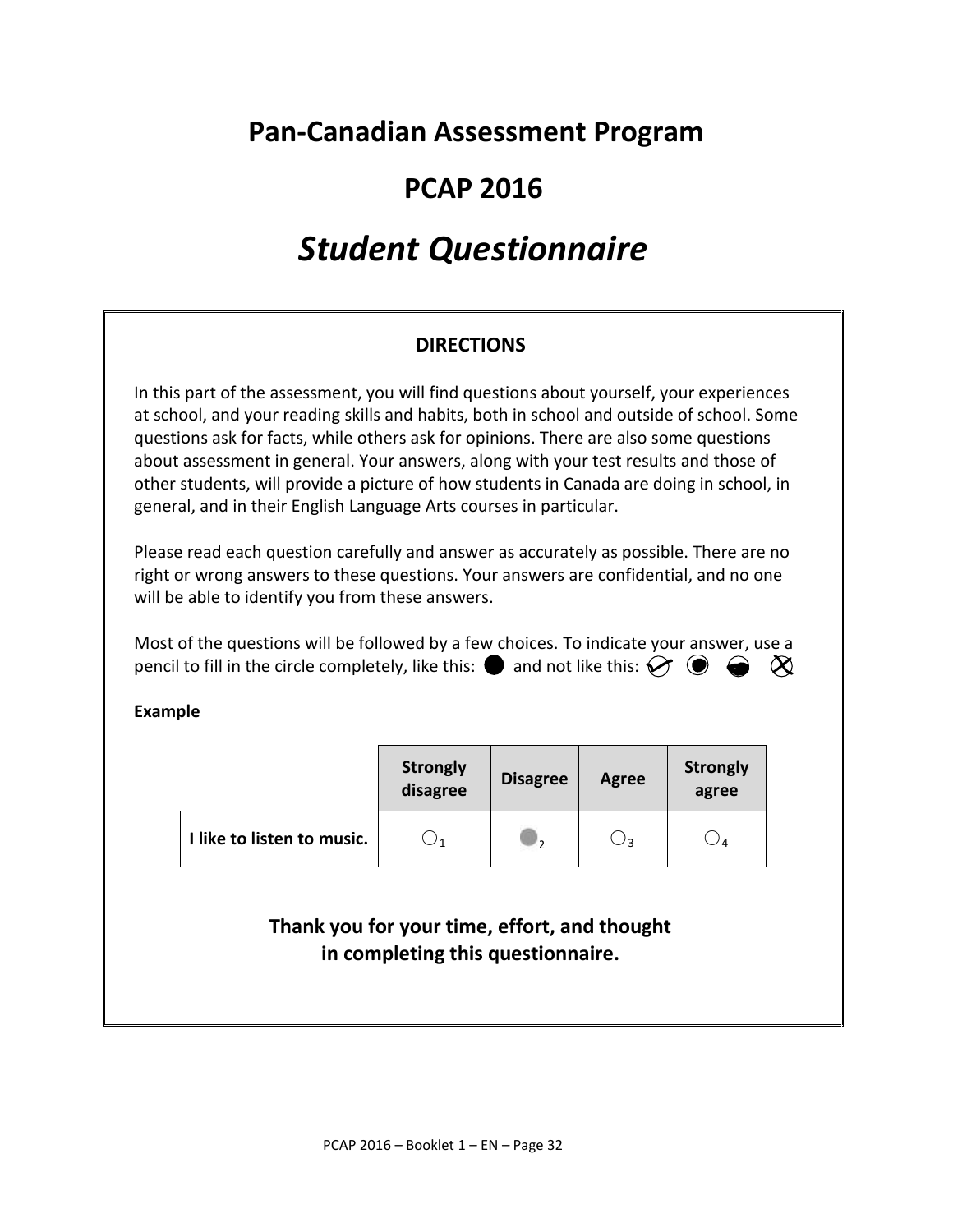|    | JELIUII 1      |              |                                                 |  |  |
|----|----------------|--------------|-------------------------------------------------|--|--|
| 1. |                |              | How do you identify yourself?                   |  |  |
|    | O <sub>1</sub> | Male         |                                                 |  |  |
|    | O <sub>2</sub> | Female       |                                                 |  |  |
|    | $O_3$          |              | I identify myself in another way.               |  |  |
|    | O <sub>4</sub> |              | I prefer not to say.                            |  |  |
| 2. |                |              | When were you born?<br>Month<br>Year            |  |  |
| 3. |                |              | Were you born in Canada?                        |  |  |
|    | $()_{1}$       | Yes          |                                                 |  |  |
|    | O <sub>2</sub> | No           |                                                 |  |  |
|    |                |              | If NO, how old were you upon arrival in Canada? |  |  |
|    |                | $O_3$        | Younger than 3 years old                        |  |  |
|    |                | $O_4$        | 3 to 5 years old                                |  |  |
|    |                | $\bigcirc_5$ | 6 to 7 years old                                |  |  |
|    |                | ل (          | 8 years old or older                            |  |  |

*Section 1*

**In which country were you born?** \_\_\_\_\_\_\_\_\_\_\_\_\_\_\_\_\_\_\_\_\_\_\_\_\_\_\_\_\_\_\_\_\_\_\_

#### **4. Were your parents born in Canada?**

*(You may answer this question by thinking either about your own parents or persons who are most like parents to you ‒ for example, step-parents, foster parents, grandparents, or guardians).* 

#### *Parent A*

- $O_1$  Yes
- $O<sub>2</sub>$  No

**If NO, in which country was Parent A born?** \_\_\_\_\_\_\_\_\_\_\_\_\_\_\_\_\_\_\_\_\_\_\_\_\_\_\_\_\_\_\_\_

# *Parent B*

- $O_3$  Yes
- $\bigcirc_4$  No

**If NO, in which country was Parent B born?** \_\_\_\_\_\_\_\_\_\_\_\_\_\_\_\_\_\_\_\_\_\_\_\_\_\_\_\_\_\_\_\_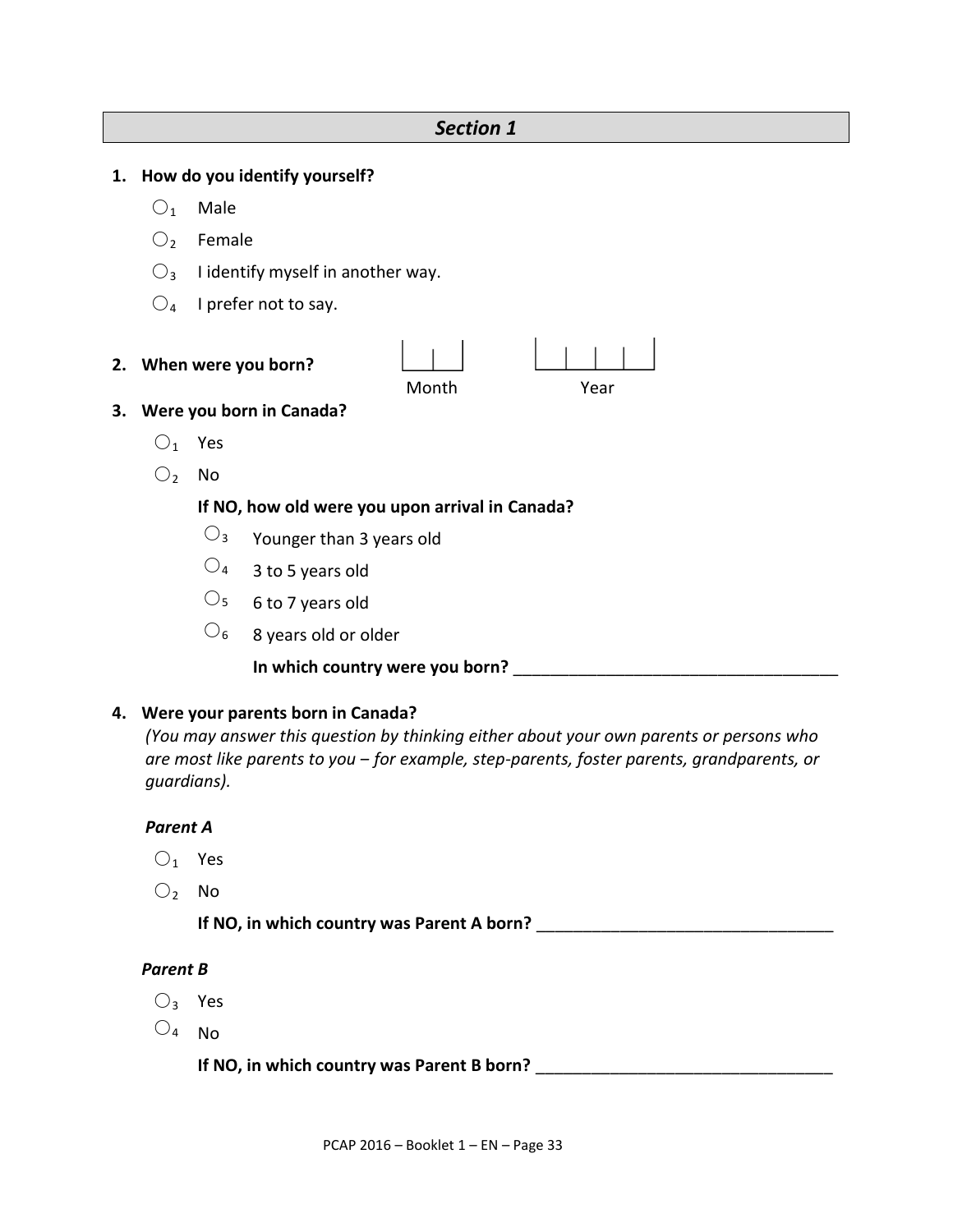#### **5. What language do you consider to be your first language (the language you first learned and still understand)?**

- $O_1$  English
- $\bigcirc$  French
- $\bigcirc$ <sub>3</sub> Aboriginal (e.g., Cree, Inuktitut)
- $\bigcirc_4$  Other (e.g., German, Mandarin)

#### **6. In what language are most of your school subjects taught?**

- $O_1$  English
- $\bigcirc$  French
- $\bigcirc$ <sub>3</sub> Aboriginal (e.g., Cree, Inuktitut)
- $\bigcirc_4$  Other (e.g., German, Mandarin)

#### **7. Which language or languages do you use outside the school (e.g., with family, friends, or in the community)?**

- $\bigcirc$ <sub>1</sub> English only or mostly English
- $O_2$  French only or mostly French
- $\bigcirc$ <sub>3</sub> English and French equally
- $\bigcirc$ <sub>4</sub> English and a language other than French
- $\mathcal{O}_5$  French and a language other than English
- $\bigcirc_6$  Mostly Aboriginal (e.g., Cree, Inuktitut)
- $O<sub>7</sub>$  Mostly other (e.g., German, Mandarin)

#### **8. Do you identify yourself as Aboriginal? If YES, with which Aboriginal peoples do you identify yourself?**

- $O_1$  No
- $\bigcirc$  Yes, First Nations
- $\bigcirc$ <sub>3</sub> Yes, Inuk (Inuit)
- $O_4$  Yes, Métis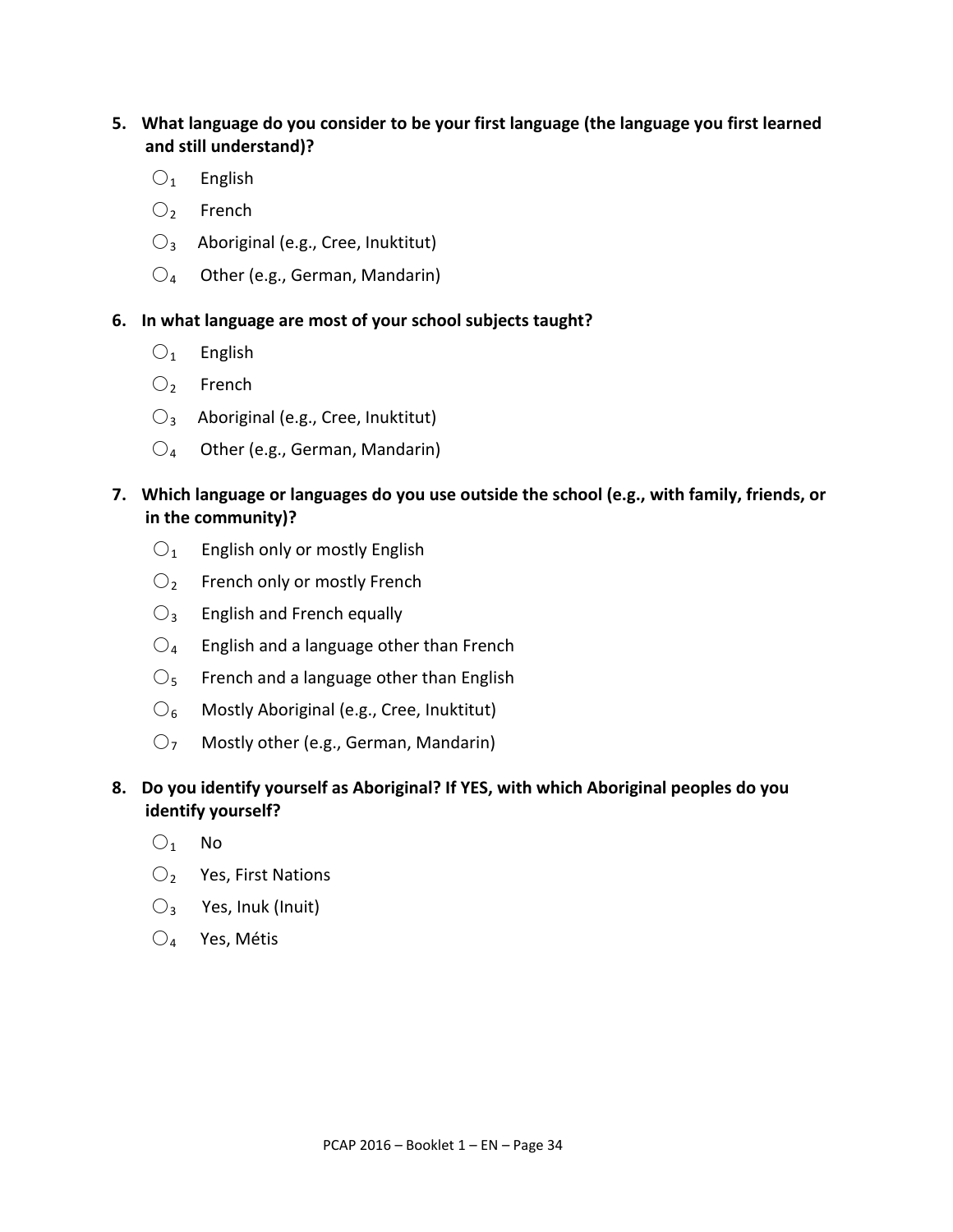- **9. About how many books are there in your home? (Do not count magazines, newspapers, or your school books.)** 
	- $\bigcirc$ <sub>1</sub> 0 to 10 books
	- $\bigcirc$  11 to 25 books
	- $O_3$  26 to 100 books
	- $\bigcirc_4$  101 to 200 books
	- $\bigcirc$ <sub>5</sub> More than 200 books

#### **10. What is the highest level of education completed by your parents?**

*(Please answer the question for one parent only – the parent with the highest level of education. You may answer this question by thinking either about your own parents or persons who are most like parents to you ‒ for example, step-parents, foster parents, grandparents, or guardians).*

- $\bigcirc$ <sub>1</sub> Did not complete high school
- $\bigcirc$  Completed high school
- $\bigcirc$ <sub>3</sub> Had some education after high school
- $\mathrm{O}_4$  Completed education at a college or cégep
- $\mathcal{O}_5$  Had some university education but did not complete a degree
- $\mathrm{O}_6$  Completed one or more university degrees
- $O<sub>7</sub>$  I don't know

#### **11. Are you currently or have you ever been enrolled in an immersion program to learn a second language?**

|                                           | Yes | No |
|-------------------------------------------|-----|----|
| (a) French-immersion program              |     |    |
| (b) English-immersion program             |     |    |
| (c) Immersion program in another language |     |    |

#### **12. Have you been in a second-language program?**

|                                    | Yes, I am<br>now | Yes, I have been in<br>the past | No, never |
|------------------------------------|------------------|---------------------------------|-----------|
| (a) English (e.g., ELL, EAL)       |                  |                                 | 2 ل       |
| (b) French (e.g., extended French) |                  |                                 |           |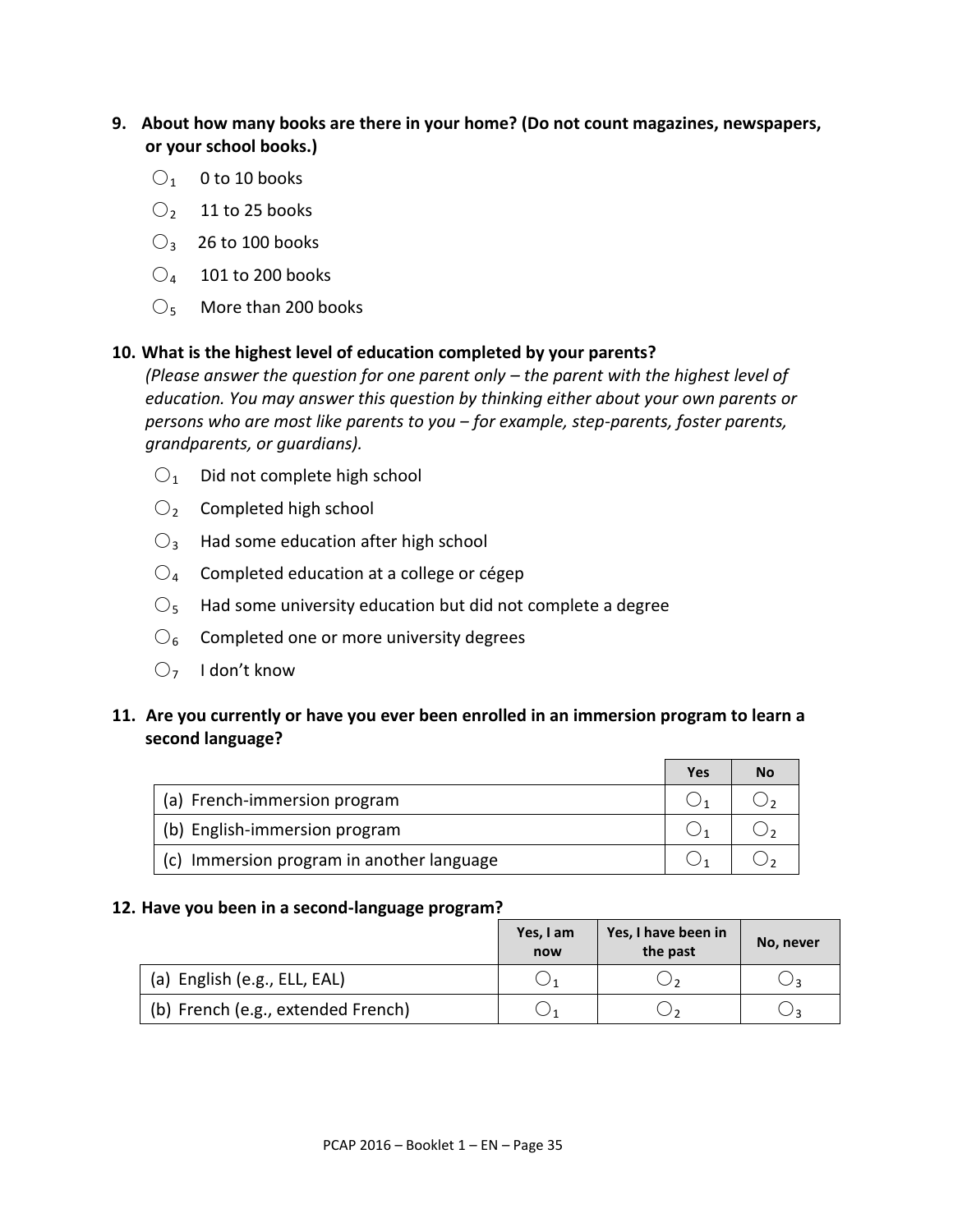# *Section 2*

# **13. To what extent do you agree with the following statements about school?**

|                                       | <b>Strongly</b><br>disagree | <b>Disagree</b> | Agree | <b>Strongly</b><br>agree |
|---------------------------------------|-----------------------------|-----------------|-------|--------------------------|
| (a) I like school.                    | $\bigcirc_1$                | О,              | 3 ک   | $\bigcirc_4$             |
| (b) My teachers treat me fairly.      | $\bigcup_1$                 | О,              | ج ل   | $\bigcirc_4$             |
| My teachers care about me.<br>c)      | O <sub>1</sub>              | О,              | ⊖३    | $\bigcirc_4$             |
| (d) At school, I feel that I belong.  | $\bigcup_1$                 | $\bigcirc$      | ج ل   | $\bigcirc_4$             |
| (e) At school, I make friends easily. | $\cup_1$                    |                 |       |                          |

# **14. During this year, how often have any of the following things happened to you at school?**

|                                                                                                    | <b>Never</b>   | A few<br>times a<br>year | One to<br>four<br>times a<br>month | <b>More</b><br>than<br>once per<br>week |
|----------------------------------------------------------------------------------------------------|----------------|--------------------------|------------------------------------|-----------------------------------------|
| (a) I was made fun of by other students.                                                           | O <sub>1</sub> | $\bigcirc$               | $O_3$                              | $\bigcirc_{4}$                          |
| (b) I was called names by other students.                                                          | $\bigcup_1$    | O <sub>2</sub>           | $O_3$                              | O4                                      |
| (c) I was left out of games or activities on purpose by<br>other students.                         | $\bigcup_1$    | $\bigcirc$               | $O_3$                              | $\bigcirc_{4}$                          |
| (d) Lies or negative comments were spread about me<br>or posted on the Internet by other students. | O <sub>1</sub> | $\bigcirc$               | $O_3$                              | $\bigcirc_{\texttt{4}}$                 |
| (e) Things that belonged to me were taken away or<br>destroyed by other students.                  | O <sub>1</sub> | O <sub>2</sub>           | $O_3$                              |                                         |
| I was hit or pushed around by other students.<br>(f)                                               | O <sub>1</sub> | O <sub>2</sub>           | $O_3$                              | $\bigcirc$                              |
| (g) I was threatened or made to do things that I didn't<br>want to do by other students.           | $\bigcup_1$    | O <sub>2</sub>           | $O_3$                              |                                         |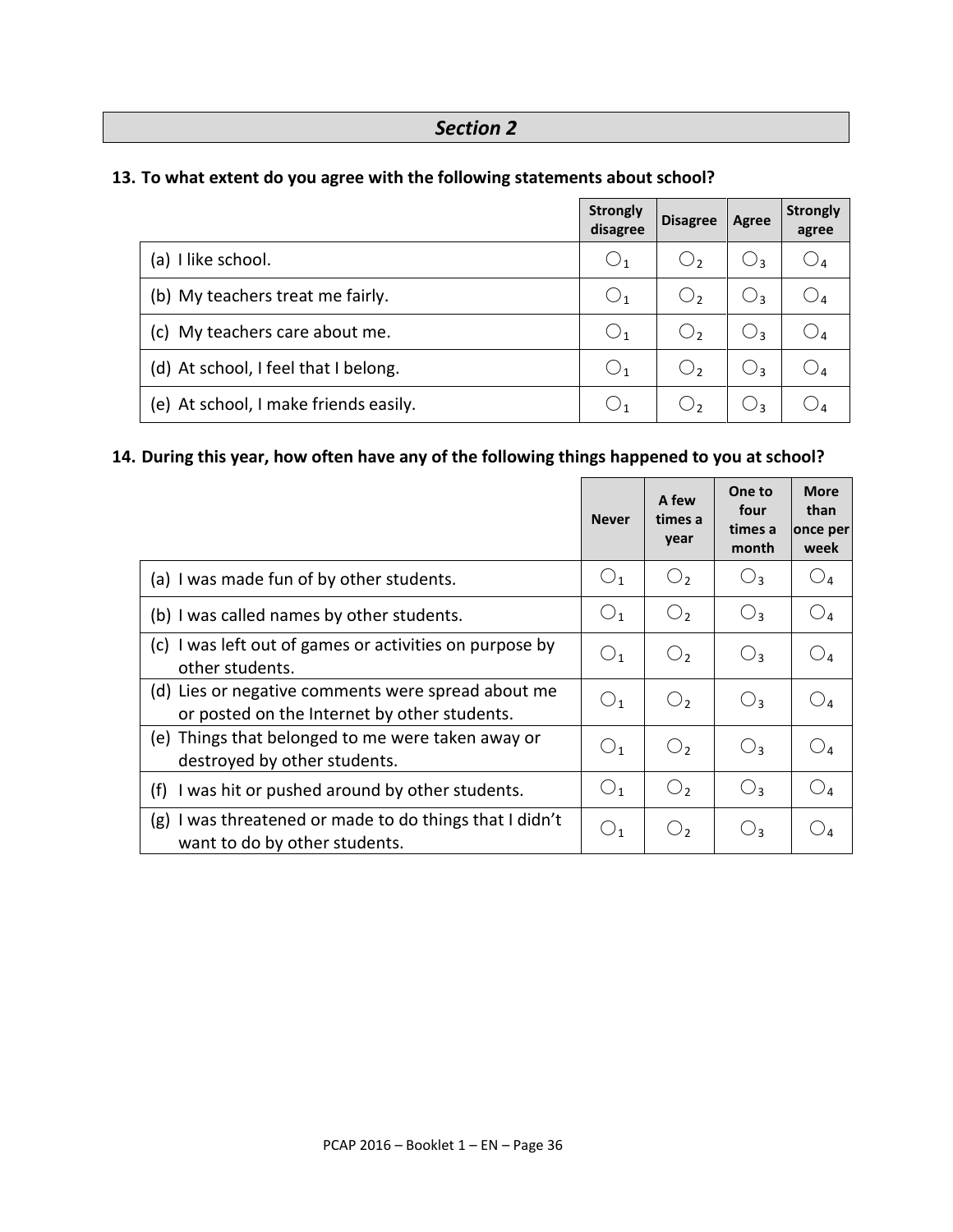# **15. To what extent do you agree or disagree with the following statements about reading?**

|                                                                                              | <b>Strongly</b><br>disagree | <b>Disagree</b> | <b>Agree</b>   | <b>Strongly</b><br>agree |
|----------------------------------------------------------------------------------------------|-----------------------------|-----------------|----------------|--------------------------|
| I enjoy reading.<br>(a)                                                                      | O <sub>1</sub>              | О,              | $\mathbb{O}_3$ | O <sub>4</sub>           |
| (b) I read only if I have to.                                                                | O <sub>1</sub>              | O <sub>2</sub>  | $O_3$          | O <sub>4</sub>           |
| (c) I like it when I receive a book for a present.                                           | O <sub>1</sub>              | O <sub>2</sub>  | $O_3$          | O <sub>4</sub>           |
| For me, reading is a waste of time.<br>(d)                                                   | O <sub>1</sub>              | $\bigcirc$      | $O_3$          | O <sub>4</sub>           |
| (e) I cannot read for more than a few minutes<br>because I cannot sit still for a long time. | O <sub>1</sub>              | O <sub>2</sub>  | $O_3$          | $O_4$                    |
| I enjoy going to a bookstore or library.<br>(f)                                              | O <sub>1</sub>              | O <sub>2</sub>  | $O_3$          | $O_4$                    |
| (g) I believe I am a good reader.                                                            | O <sub>1</sub>              | $\bigcirc$      | $O_3$          | O <sub>4</sub>           |
| (h) I am confident about reading difficult material.                                         | O <sub>1</sub>              | $\bigcirc$      | $O_3$          | O <sub>4</sub>           |
| I feel nervous when I have to read aloud in school.<br>(i)                                   | O <sub>1</sub>              | $\bigcirc$      | $O_3$          | $O_4$                    |
| (i)<br>I think being a good reader makes a difference<br>outside of school.                  | O <sub>1</sub>              | O <sub>2</sub>  | $O_3$          | O <sub>4</sub>           |
| (k) Most of the reading I do in school is boring.                                            | O <sub>1</sub>              | O <sub>2</sub>  | $O_3$          | $O_4$                    |
| Most of the reading I do in school is easy.<br>(1)                                           | O <sub>1</sub>              | $\bigcirc$      | $O_3$          | $O_4$                    |
| (m) I would rather read for information than read<br>stories.                                | O <sub>1</sub>              | O <sub>2</sub>  | $O_3$          | O <sub>4</sub>           |
| (n) I would rather read for enjoyment than read for<br>information                           | $\bigcirc_1$                | O <sub>2</sub>  | $\bigcirc_3$   | $\bigcirc_{4}$           |

#### **16. If I do especially well in English Language Arts in school, it is because of…**

|                                              | <b>Strongly</b><br>disagree | <b>Disagree</b> | Agree | <b>Strongly</b><br>agree |
|----------------------------------------------|-----------------------------|-----------------|-------|--------------------------|
| natural ability.<br>(a)                      | $\bigcup_1$                 | $\bigcirc$      | Oз    | $\mathcal{Q}_4$          |
| (b) good luck.                               | O <sub>1</sub>              | $\bigcirc$      | O3    | $\bigcirc_4$             |
| working especially hard.<br>(c)              | O <sub>1</sub>              | $\bigcirc$      | Oз    | $\bigcirc_{4}$           |
| (d) the course being taught well.            | O <sub>1</sub>              | $\bigcirc$      | $O_3$ | O <sub>4</sub>           |
| (e) encouragement from my parents/guardians. | ○1                          | $\bigcirc$      | $O_3$ | O4                       |
| (f)<br>encouragement from my friends.        | $\bigcirc_1$                | $\bigcirc$      | $O_3$ | $O_4$                    |
| help with homework outside of school.<br>(g) |                             | C)              | О3    | $\cup$ 4                 |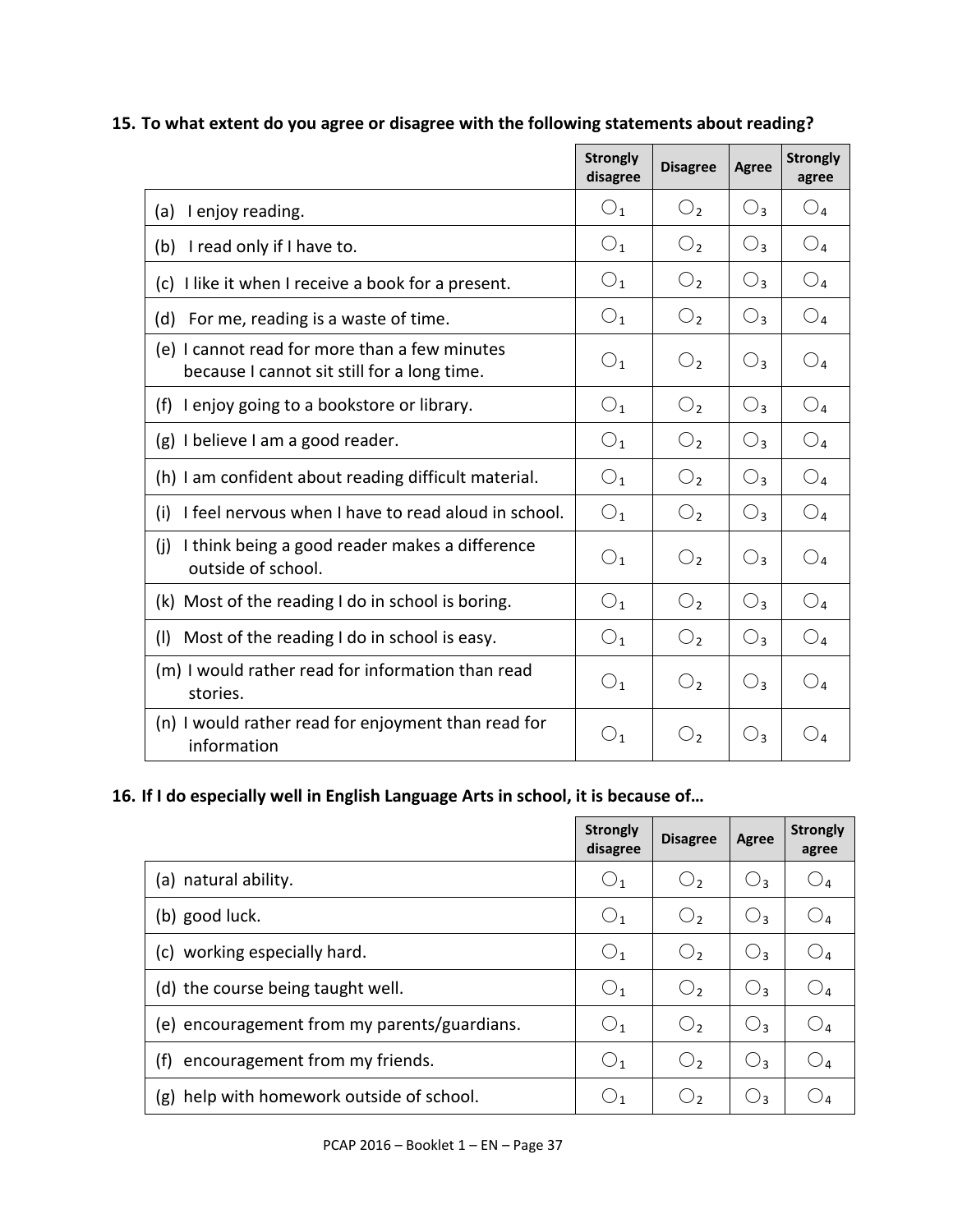#### **17. If I do especially poorly in English Language Arts in school, it is because of…**

|                                                 | <b>Strongly</b><br>disagree | <b>Disagree</b> | Agree           | <b>Strongly</b><br>agree |
|-------------------------------------------------|-----------------------------|-----------------|-----------------|--------------------------|
| (a) not enough natural ability.                 | $\bigcup_1$                 | $\bigcirc$      | O3              | $\bigcirc_{\mathtt{4}}$  |
| (b) bad luck.                                   | O <sub>1</sub>              | $\bigcirc$      | $O_3$           | $\bigcirc$               |
| not working hard enough.<br>(c)                 | O <sub>1</sub>              | $\bigcirc$      | $\mathcal{O}_3$ | $\bigcirc$               |
| (d) the course being taught poorly.             | O <sub>1</sub>              | $\bigcirc$      | $O_3$           | $\bigcirc$               |
| (e) no encouragement from my parents/guardians. | O <sub>1</sub>              | $\bigcirc$      | $\mathcal{O}_3$ | $\bigcirc_4$             |
| (f)<br>no encouragement from my friends.        | O <sub>1</sub>              | $\bigcirc$      | $O_3$           | $\bigcirc_4$             |
| no help with homework outside of school.<br>(g) |                             | C)              | $\bigcup$       |                          |

# **18. How often do you do the following things in your English Language Arts classes?**

|     |                                                                 | <b>Never</b>   | <b>Rarely</b>  | <b>Sometimes</b> | Often                  |
|-----|-----------------------------------------------------------------|----------------|----------------|------------------|------------------------|
| (a) | Read a textbook.                                                | O <sub>1</sub> | $\bigcirc$     | $O_3$            | $\mathbin{\bigcirc}_4$ |
| (b) | Read magazines or newspapers.                                   | O <sub>1</sub> | O <sub>2</sub> | $O_3$            | $\bigcirc_{4}$         |
| (c) | Read novels or short stories (fiction).                         | O <sub>1</sub> | O <sub>2</sub> | $O_3$            | $O_4$                  |
| (d) | Read information or non-fiction material.                       | O <sub>1</sub> | O <sub>2</sub> | $O_3$            | $\bigcirc_{4}$         |
| (e) | Read material found on the Internet.                            | O <sub>1</sub> | O <sub>2</sub> | $O_3$            | $\bigcirc_{4}$         |
| (f) | Use on-line encyclopedias or other electronic<br>subscriptions. | O <sub>1</sub> | O <sub>2</sub> | $O_3$            | $O_4$                  |
| (g) | Watch videos.                                                   | O <sub>1</sub> | $\bigcirc$     | $O_3$            | $\bigcirc_{4}$         |
| (h) | Read books or other material from the school<br>library.        | O <sub>1</sub> | $\bigcirc$     | $O_3$            | $\bigcirc_4$           |
| (i) | Read books or other material from the public<br>library.        | $\bigcup_{1}$  | $\cup$         | $\bigcirc_3$     | $\bigcup_{4}$          |

#### **19. What types of material do you like to read?**

| During class: | Outside of class: |
|---------------|-------------------|
|               |                   |
|               |                   |
|               |                   |
|               |                   |
|               |                   |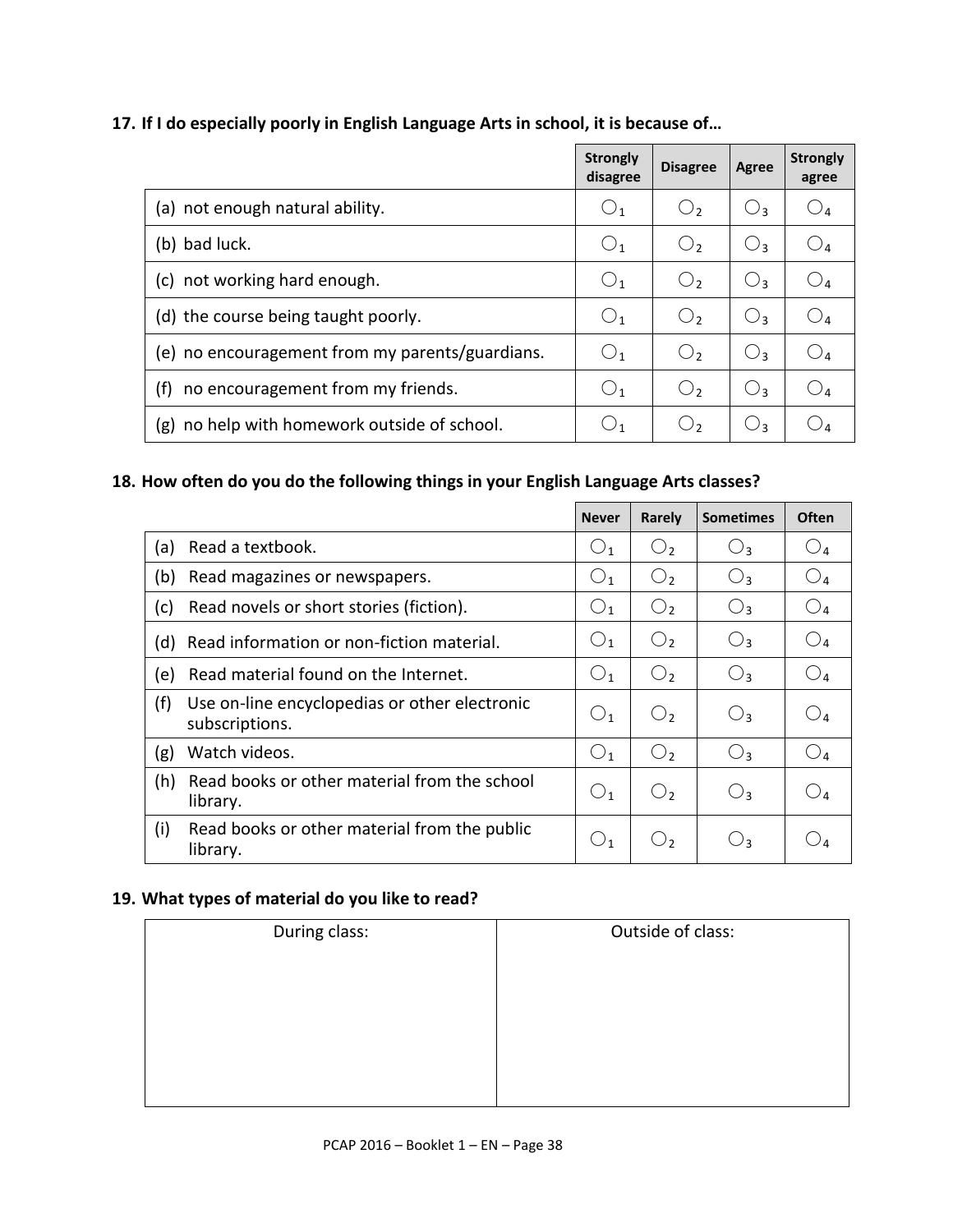#### **20. Do you prefer to read on paper or digitally …**

|     |                            | Print | Digital media |
|-----|----------------------------|-------|---------------|
| (a) | when reading for school?   |       |               |
| (b) | when reading for yourself? |       |               |

#### **21. In your English Language Arts classes, how often do you have the following kinds of assignments?**

|     |                                                       | <b>Never</b> | Rarely | <b>Sometimes</b> | Often |
|-----|-------------------------------------------------------|--------------|--------|------------------|-------|
| (a) | Questions from textbooks, workbooks, or<br>worksheets |              |        |                  |       |
| (b) | Group work in the classroom                           |              |        | Uз               |       |
| (c) | Individual projects requiring work outside of class   |              |        | U٩               |       |
| (d) | Group projects requiring work outside of class        |              |        |                  |       |

# **22. To what extent does each of these apply to reading in your English Language Arts classes?**

|                                                                                    | Not at<br>all  | A little   | More than<br>a little | A lot           |
|------------------------------------------------------------------------------------|----------------|------------|-----------------------|-----------------|
| The reading we do in school is more relevant for<br>(a)<br>girls than boys.        | O <sub>1</sub> | $\bigcirc$ | $O_3$                 |                 |
| The reading we do in school is more relevant for<br>(b)<br>boys than girls.        | O <sub>1</sub> | O,         | $O_3$                 |                 |
| The reading we do in school is interesting to me.<br>(c)                           | O <sub>1</sub> | О,         | $O_3$                 | $\mathcal{Q}_4$ |
| (d) The reading we do in other classes is harder<br>than in English Language Arts. | O <sub>1</sub> | $\bigcirc$ | $O_3$                 |                 |
| participate in class discussions in English<br>(e)<br>Language Arts.               | O <sub>1</sub> | $\cup$ ,   | $O_3$                 |                 |
| (f)<br>I struggle with homework that involves reading.                             | $\bigcirc_1$   | ر ل        | $\bigcup_3$           |                 |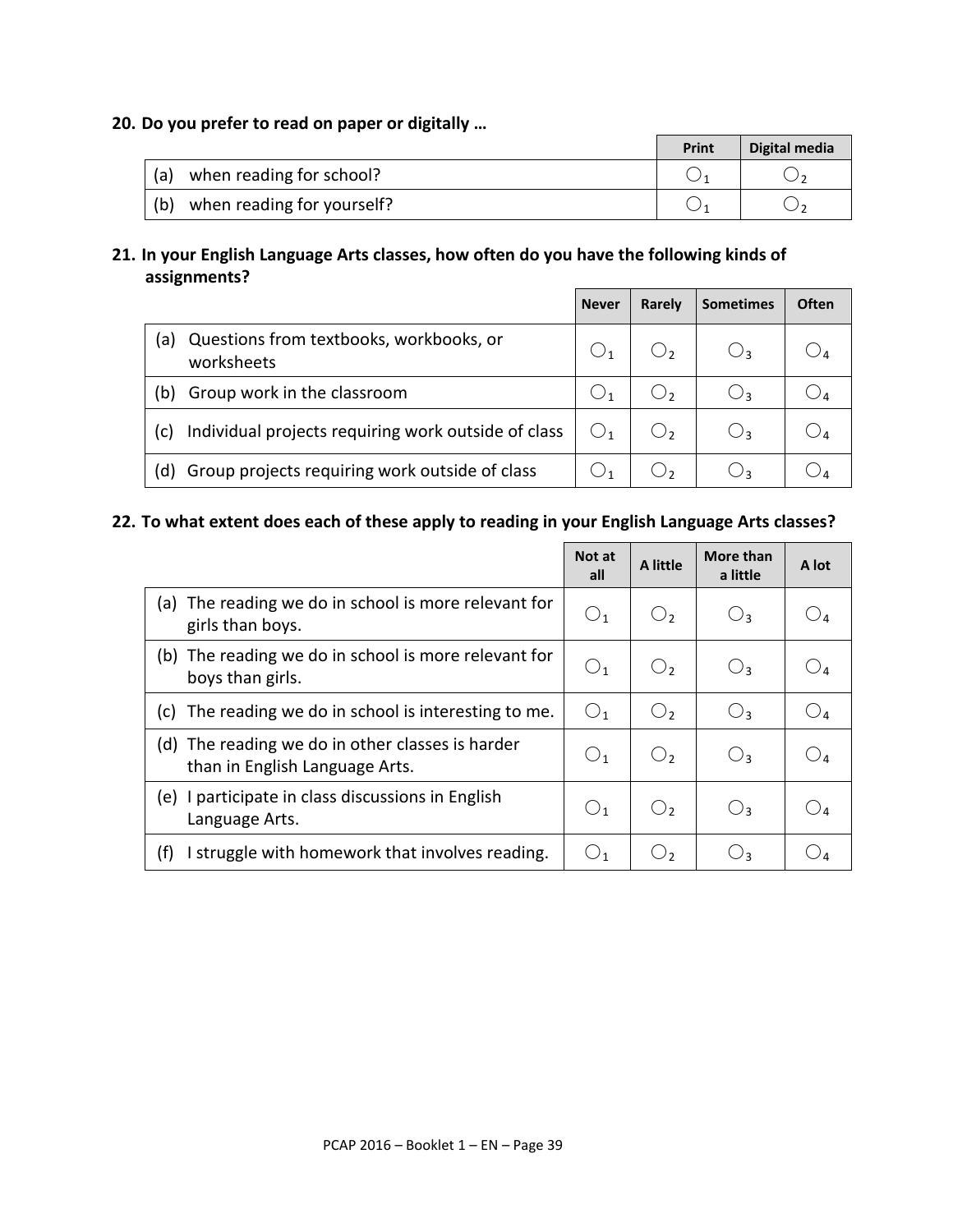#### **23. How often did your parents or guardians do these things when you were younger?**

|     |                                                                  | <b>Never</b>        | Rarely       | <b>Sometimes</b> | <b>Often</b>        |
|-----|------------------------------------------------------------------|---------------------|--------------|------------------|---------------------|
| (a) | They read to me.                                                 | $\cup_1$            | $\bigcirc_2$ | $\bigcirc_3$     | JΔ                  |
| (b) | They encouraged me to read.                                      | $\bigcup_1$         | $O_{2}$      | $O_3$            | $\mathcal{Q}_4$     |
| (c) | They showed an interest in what I was reading at<br>school.      | $\bigcup_1$         | $\bigcup_2$  | $\bigcirc_3$     |                     |
| (d) | They did what they could to help me with my<br>reading homework. | $\bigcup_1$         | $\cup$       | $\bigcirc_3$     | $\cup$ <sub>A</sub> |
| (e) | They asked me about what I was reading.                          | $\bigcup_1$         | ر (          | $O_3$            |                     |
| (f) | They praised me when I did well in reading.                      | $\cup$ <sub>1</sub> | O,           | $\bigcup_3$      |                     |

#### **24. How often do your parents read for themselves at home (e.g., books, magazines, newspapers, and materials for work — in print or digital media)?**

*(You may answer this question by thinking either about your own parents or persons who are most like parents to you ‒ for example, step-parents, foster parents, grandparents, or guardians).* 

- $O_1$  Never
- $O_2$  Rarely
- $O<sub>3</sub>$  Sometimes
- $O_4$  Often

#### **25. When did you first learn to read?**

- $O_1$  Before Kindergarten
- $O_2$  Kindergarten
- $O_3$  Grade 1
- $\bigcirc_4$  Grade 2
- $\bigcirc$ <sub>5</sub> Later than Grade 2
- $\mathcal{O}_6$  I don't remember.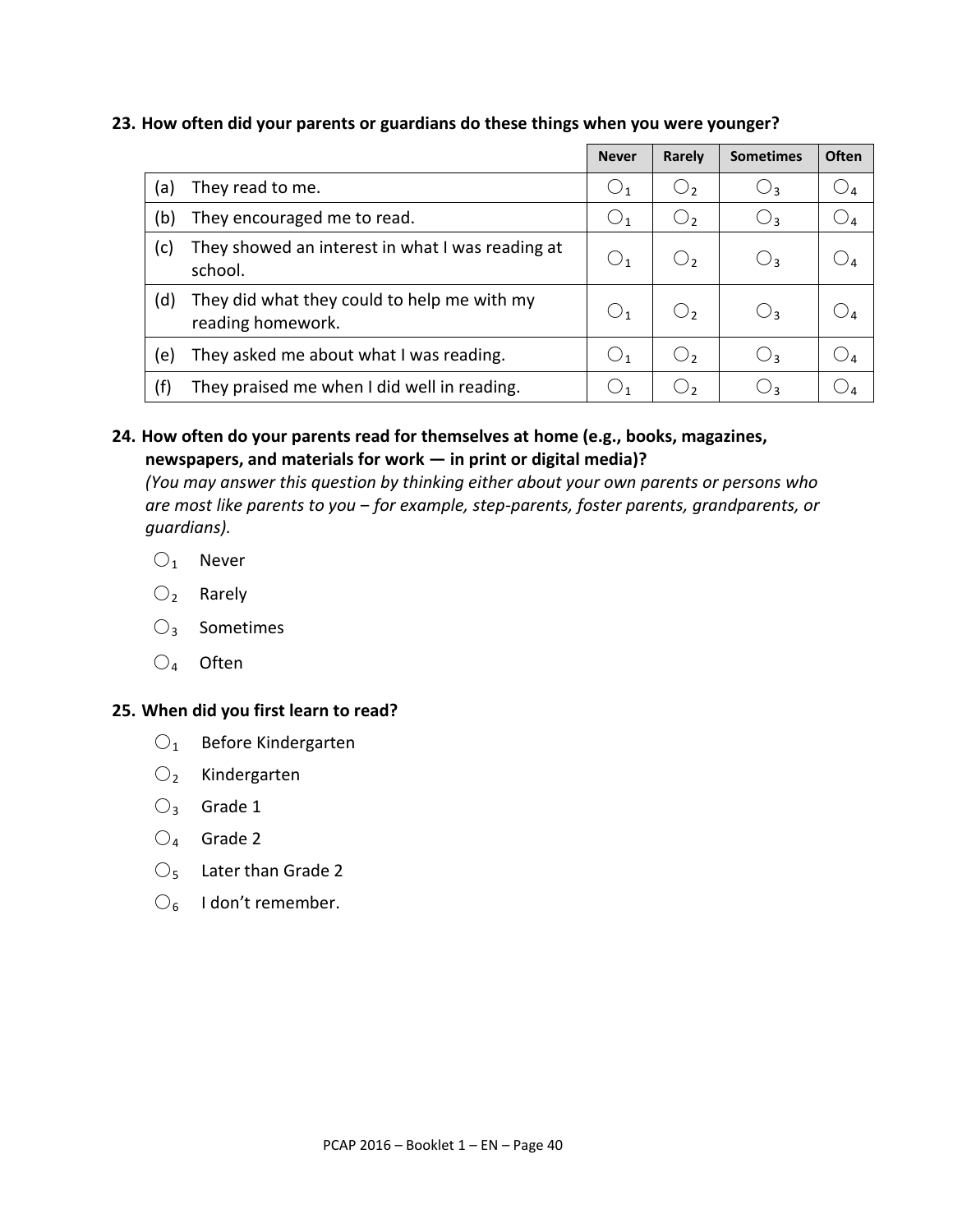#### **26. What do you remember about how you first learned to read?**

|                                                                                               | <b>Yes</b>     | <b>No</b>      | I don't<br>remember |
|-----------------------------------------------------------------------------------------------|----------------|----------------|---------------------|
| I was taught to sound out words.<br>(a)                                                       | O <sub>1</sub> | О,             | 3 ک                 |
| I was taught to recognize words by sight.<br>(b)                                              | O <sub>1</sub> | О,             | C)                  |
| I read aloud a lot.<br>(c)                                                                    | O <sub>1</sub> | O <sub>2</sub> | Uз                  |
| (d)<br>I was taught to use picture clues, sentences, and<br>other hints to figure things out. | O <sub>1</sub> | $\bigcirc$     | $\cup_3$            |
| I was read to a lot.<br>(e)                                                                   | O <sub>1</sub> | $\bigcirc$     | $\bigcup_3$         |
| (f)<br>I filled out worksheets.                                                               | O <sub>1</sub> | O <sub>2</sub> | $\bigcirc_3$        |
| (g)<br>I read picture books.                                                                  | O <sub>1</sub> | О,             | $\cup_3$            |
| (h)<br>I read little books or chapter books.                                                  | $\bigcup_1$    | C)             |                     |

# **27. To what extent did each of the following people help you when you first learned to read?**

|                                   | Not at all  | A little            | More than a<br>little | A lot                   |
|-----------------------------------|-------------|---------------------|-----------------------|-------------------------|
| My parents/guardians<br>(a)       | $\cup_1$    | O <sub>2</sub>      | $\bigcirc_3$          | $\bigcup_{\mathcal{A}}$ |
| Other members of my family<br>(b) | $\cup_1$    | O <sub>2</sub>      | $\bigcirc_3$          | $\bigcirc_4$            |
| My teachers<br>(c)                | $\bigcup_1$ | O <sub>2</sub>      | $\bigcirc_3$          | $\mathbin{\cup}_4$      |
| My friends<br>(d)                 | $\cup_1$    | O <sub>2</sub>      | $\bigcirc_3$          | $\cup$ 4                |
| Other people<br>e)                |             | $\cup$ <sub>2</sub> | ∪3                    | IJΔ                     |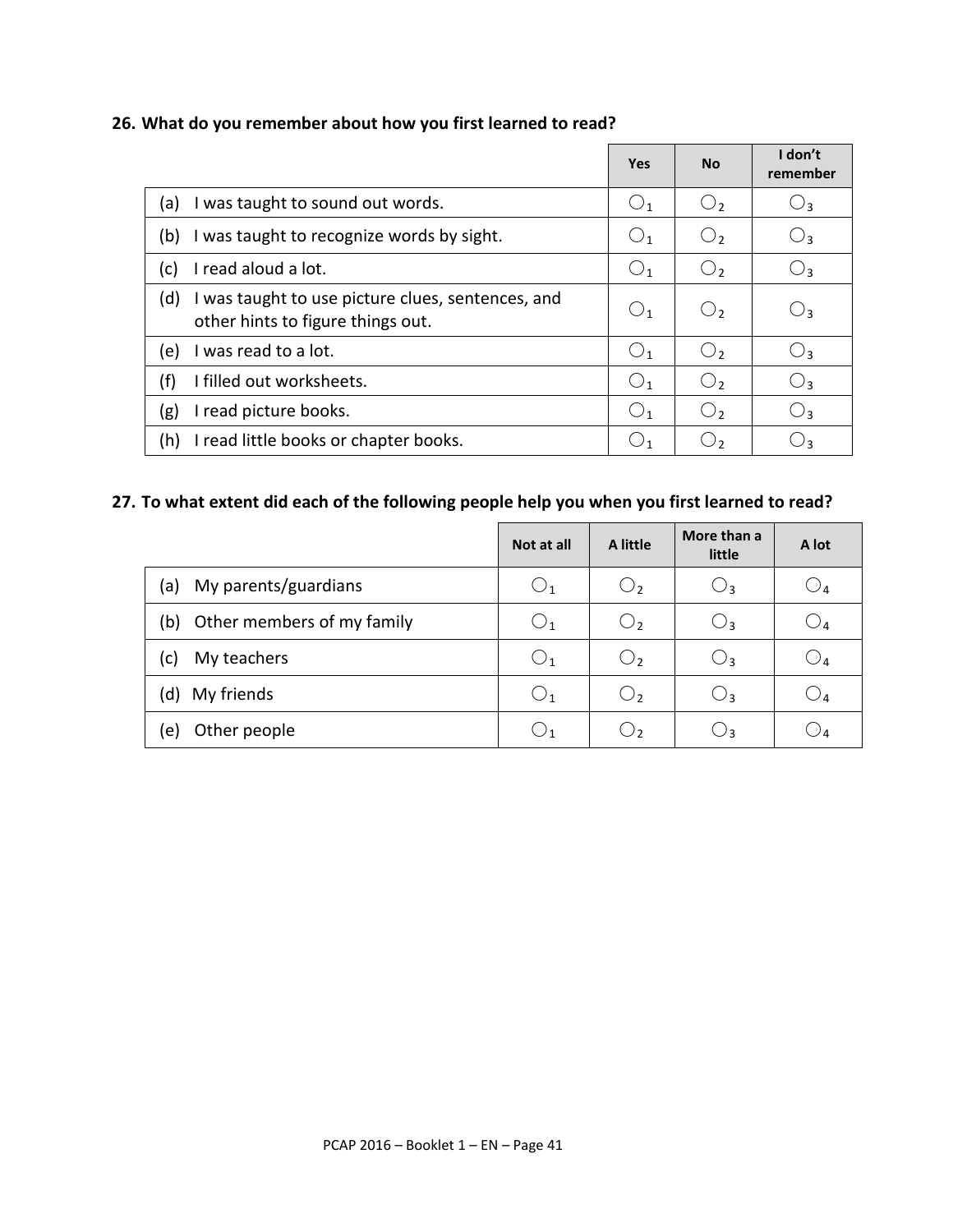# **28. How often do you use the following strategies to help you understand what you are reading?**

|     |                                                                             | <b>Never</b>   | Rarely         | <b>Sometimes</b> | Often                   |
|-----|-----------------------------------------------------------------------------|----------------|----------------|------------------|-------------------------|
| (a) | Reading aloud to myself                                                     | O <sub>1</sub> | O <sub>2</sub> | $O_3$            | $\bigcirc_{4}$          |
| (b) | Sounding out as many words as I can                                         | O <sub>1</sub> | O <sub>2</sub> | $O_3$            | $\bigcirc$ <sub>4</sub> |
| (c) | Using prefixes, suffixes, and/or roots to<br>understand new words           | $O_1$          | O <sub>2</sub> | $O_3$            | $\bigcirc$ <sub>4</sub> |
| (d) | Looking for clues such as headings or captions                              | O <sub>1</sub> | O <sub>2</sub> | $O_3$            | $\bigcirc_4$            |
| (e) | Trying to make connections to what I already<br>know                        | $\bigcirc_1$   | O <sub>2</sub> | $O_3$            | $\bigcirc_{4}$          |
| (f) | Thinking about the author's message                                         | $O_1$          | O <sub>2</sub> | $O_3$            | O <sub>4</sub>          |
| (g) | Looking at charts and pictures                                              | $O_1$          | O <sub>2</sub> | $O_3$            | O <sub>4</sub>          |
| (h) | Asking someone to help me                                                   | O <sub>1</sub> | O <sub>2</sub> | $O_3$            | $\bigcirc$ <sub>4</sub> |
| (i) | Applying what I know about word origins or word<br>parts                    | O <sub>1</sub> | O <sub>2</sub> | $O_3$            | $\bigcirc_{4}$          |
| (i) | Using an outside source like a dictionary                                   | O <sub>1</sub> | O <sub>2</sub> | $O_3$            | $\bigcirc_{4}$          |
| (k) | Thinking about the other words in a sentence to<br>figure out the meaning   | O <sub>1</sub> | $\bigcirc$     | $O_3$            | $\bigcirc$              |
| (1) | Finding a quiet place to read                                               | O <sub>1</sub> | O <sub>2</sub> | $O_3$            | O <sub>4</sub>          |
|     | (m) Rereading the more difficult parts                                      | O <sub>1</sub> | O <sub>2</sub> | $O_3$            | $\bigcirc$ <sub>4</sub> |
| (n) | Highlighting or making notes or drawings on the<br>important parts          | O <sub>1</sub> | O <sub>2</sub> | $O_3$            | $\bigcirc_4$            |
| (o) | Sometimes reading more quickly or more slowly,<br>depending on the material | O <sub>1</sub> | O <sub>2</sub> | $O_3$            | $\bigcirc_4$            |
| (p) | Trying to predict what the material is about                                | $\bigcirc_1$   | O <sub>2</sub> | $O_3$            | $\bigcirc_4$            |
| (q) | Monitoring what I am thinking about while<br>reading                        | O <sub>1</sub> | O <sub>2</sub> | $O_3$            | $\bigcirc_{4}$          |
| (r) | Asking questions before, during, and after reading                          | O <sub>1</sub> | O <sub>2</sub> | $\bigcirc_3$     | $\bigcirc_{4}$          |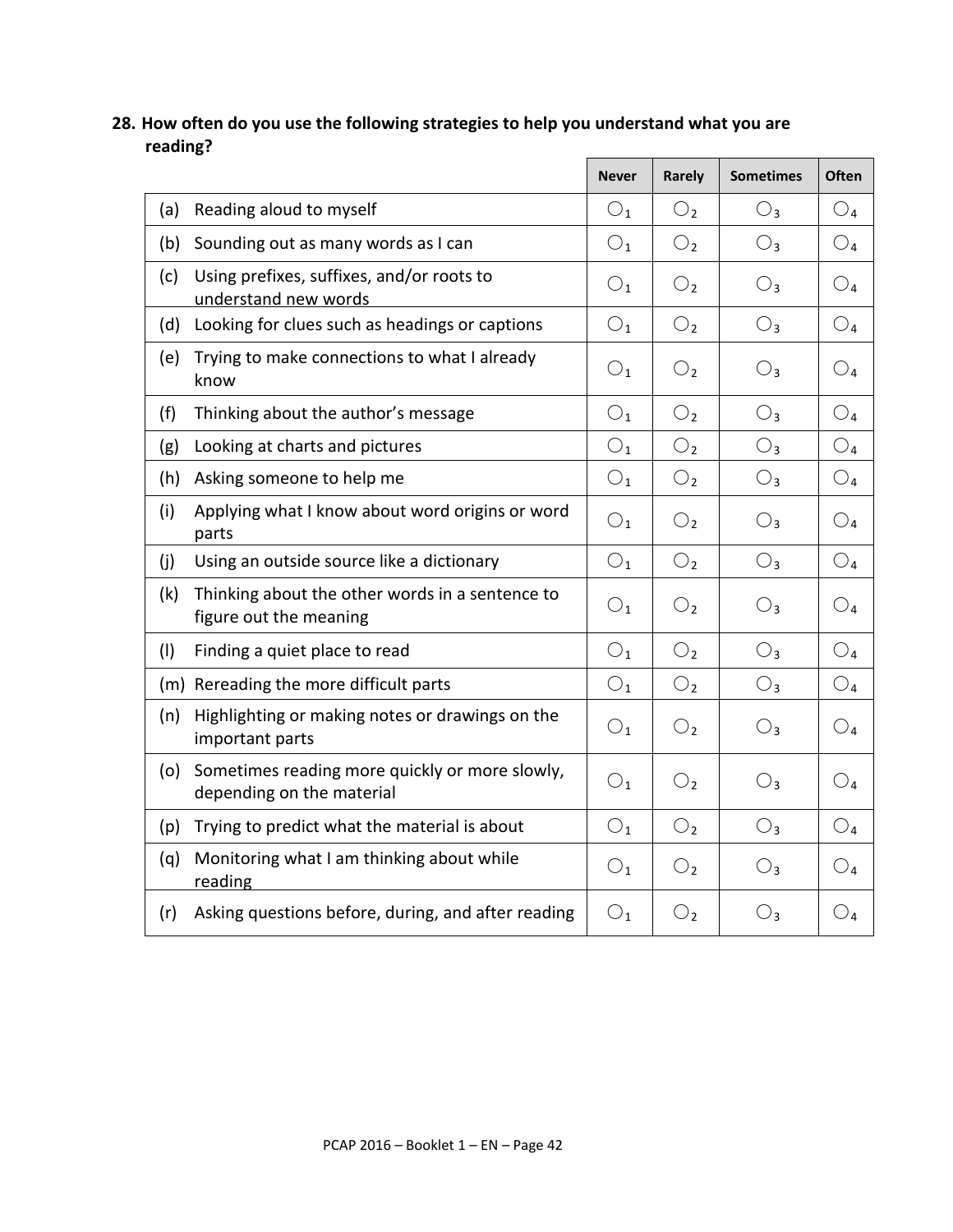#### **29. In your English Language Arts classes, how often are you given marks or grades using the following methods?**

|                                                     | <b>Never</b> | Rarely              | <b>Sometimes</b> | <b>Often</b>          |
|-----------------------------------------------------|--------------|---------------------|------------------|-----------------------|
| (a) True/false or matching questions                | $\bigcup_1$  | $\cup$ 2            | $\bigcup$ 3      |                       |
| (b) Multiple-choice question                        |              | $\bigcirc$          | $\bigcup$        |                       |
| (c) Fill-in-the-blank questions                     | $\cup$ 1     | $\cup$ <sub>2</sub> | $\bigcup$        |                       |
| (d) Short-answer questions (a sentence or two)      | $\bigcup_1$  | $\bigcirc$          | $O_3$            | $\cup_\mathtt{A}$     |
| (e) Long-answer questions (a paragraph or more)     | $\cup$ 1     | $\bigcirc$          | $\bigcup$        |                       |
| (f)<br>Essays (one page or more)                    | $\bigcup_1$  | $\bigcirc$          | $\bigcirc$       | $\bigcup_{\varDelta}$ |
| (g) Presentations, speeches, and other performances | $\bigcup_1$  | $\cup$ ,            | Oз               |                       |

#### **30. In your English Language Arts class, how often does your teacher give you…**

|                                                                                           | <b>Never</b> | Rarely | <b>Sometimes</b> | <b>Often</b> |
|-------------------------------------------------------------------------------------------|--------------|--------|------------------|--------------|
| (a) details about how your tests or assignments will be<br>marked (e.g., scoring rubric)? |              |        |                  |              |
| (b) regular feedback to help you improve your<br>learning?                                |              |        |                  |              |

#### **31. In your English Language Arts classes, are you required to prepare a portfolio of your work over the year?**

 $O_1$  Yes

 $O_2$  No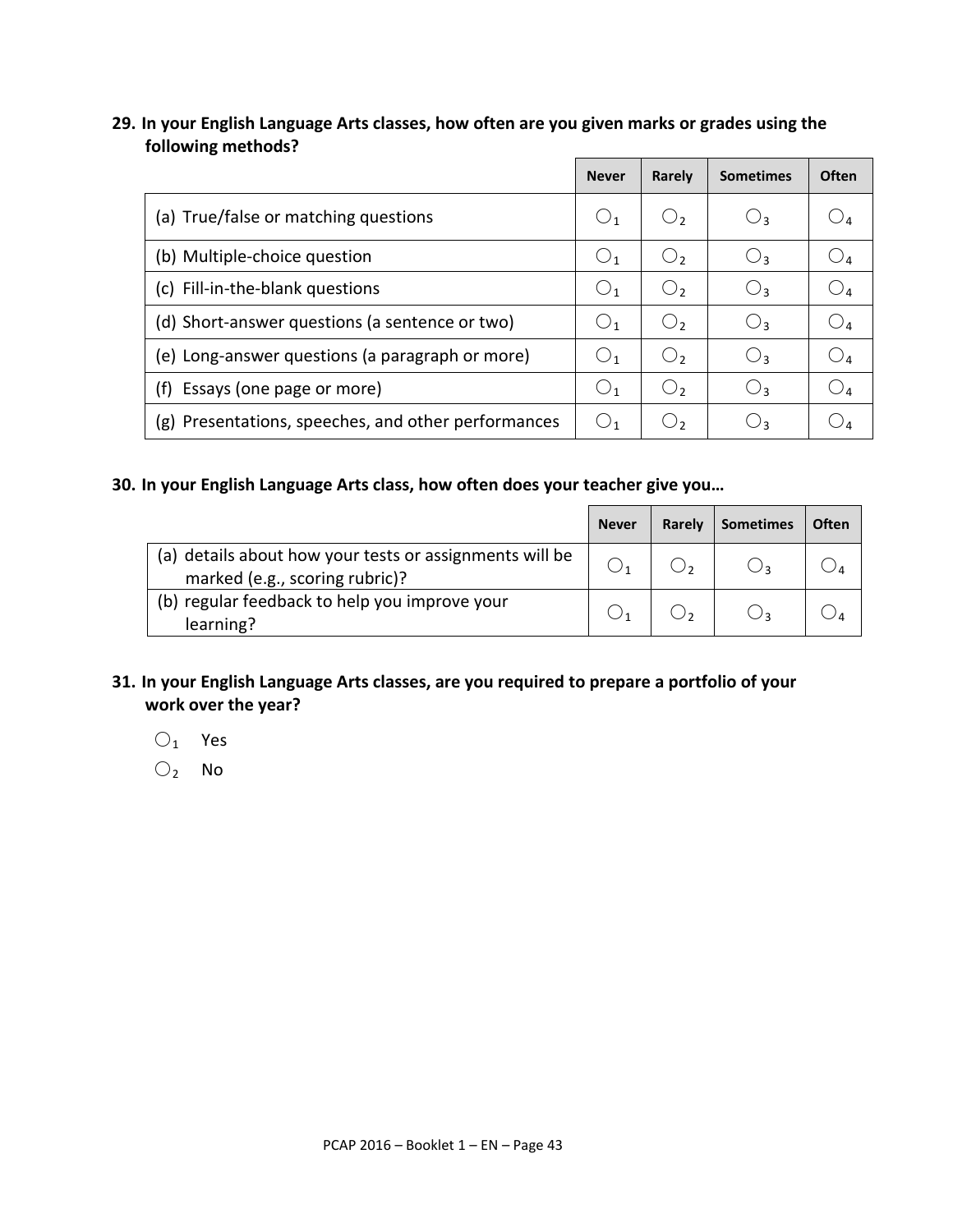# *Section 3*

## **32. How many hours in an average week (including the weekend) do you usually spend doing each of these activities outside of school hours?**

|                                                                             | No time        | Less than<br>1 hour | 1 to 2<br>hours | $3$ to 4<br>hours | $5$ to $6$<br>hours | <b>More than</b><br>6 hours |
|-----------------------------------------------------------------------------|----------------|---------------------|-----------------|-------------------|---------------------|-----------------------------|
| (a) Outside-of-class reading for<br>all your courses                        | $\bigcirc_1$   | $\bigcirc$          | $O_3$           | $\bigcirc_{4}$    | $\bigcirc_5$        | $\bigcirc_6$                |
| (b) Reading for enjoyment<br>and/or general interest                        | $\bigcirc_1$   | O <sub>2</sub>      | $O_3$           | O <sub>4</sub>    | $\bigcirc_5$        | $\bigcirc_6$                |
| (c) Doing sports or other school<br>and community activities                | $\bigcirc_1$   | O <sub>2</sub>      | $O_3$           | O <sub>4</sub>    | O <sub>5</sub>      | $\bigcirc_6$                |
| (d) Getting extra help at school,<br>outside of regular school<br>hours     | O <sub>1</sub> | O <sub>2</sub>      | $O_3$           | $O_4$             | $\bigcirc_5$        | $\mathcal{O}_6$             |
| (e) Taking other lessons (e.g.,<br>music, swimming)                         | O <sub>1</sub> | $\bigcirc$          | $O_3$           | O <sub>4</sub>    | $\bigcirc_5$        | $\mathcal{O}_6$             |
| Watching television or<br>(f)<br>movies                                     | O <sub>1</sub> | O <sub>2</sub>      | $O_3$           | O <sub>4</sub>    | $\bigcirc_5$        | $\mathcal{O}_6$             |
| (g) Using the telephone or<br>texting                                       | O <sub>1</sub> | O <sub>2</sub>      | $O_3$           | O <sub>4</sub>    | $\bigcirc_5$        | $\mathcal{O}_6$             |
| (h) Playing computer, video, or<br>other electronic games                   | $\bigcirc_1$   | O <sub>2</sub>      | $O_3$           | $\bigcirc_{4}$    | $\bigcirc_5$        | $\bigcirc_6$                |
| Using a computer for school<br>(i)<br>purposes (e.g., research,<br>writing) | O <sub>1</sub> | O <sub>2</sub>      | $O_3$           | O <sub>4</sub>    | $\bigcirc_5$        | $\mathcal{O}_6$             |
| Using a computer for<br>(j)<br>personal reasons (e.g.,<br>Internet, e-mail) | $\bigcirc_1$   | O <sub>2</sub>      | $O_3$           | O <sub>4</sub>    | $\bigcirc_5$        | $\bigcirc_6$                |

#### **33. On average, how much time do you spend in total every week on homework?**

|                                     | <b>No</b><br>homework<br>is assigned | Less than<br>half an<br>hour | One-half<br>to one<br>hour | <b>Between</b><br><b>1</b> and 2<br>hours | <b>Between</b><br>$2$ and $3$<br>hours | More than<br>3 hours |
|-------------------------------------|--------------------------------------|------------------------------|----------------------------|-------------------------------------------|----------------------------------------|----------------------|
| (a) In all of your school subjects? | $\bigcirc_1$                         | $\mathsf{O}_2$               | $\bigcirc_3$               |                                           |                                        | $\bigcirc_6$         |
| (b) In English Language Arts?       | $\cup$ 1                             | О,                           | $\bigcirc_3$               |                                           |                                        | O6                   |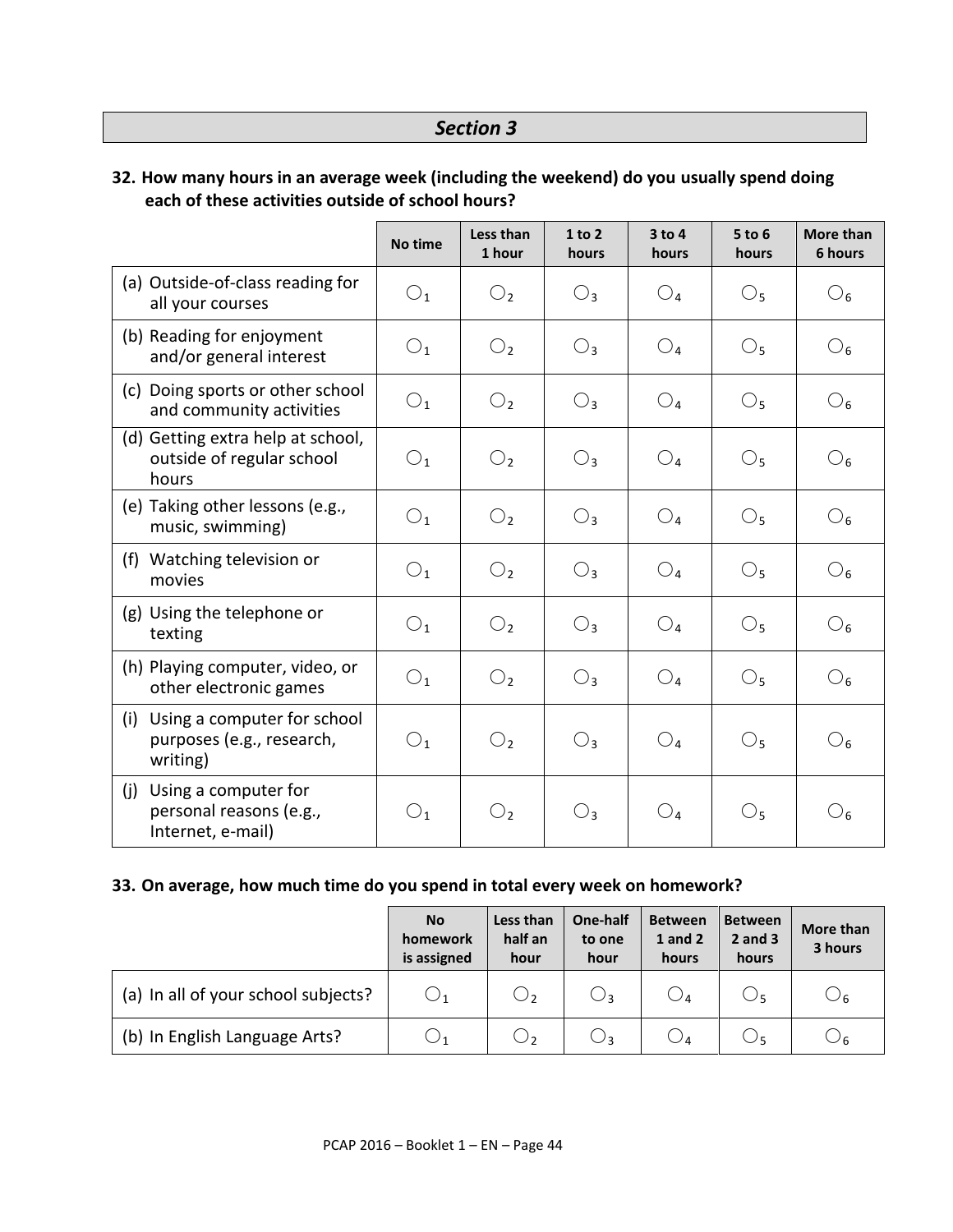#### **34. How often do you complete your homework?**

|                                     | <b>Never</b> | Rarely | <b>Sometimes</b> | Often |
|-------------------------------------|--------------|--------|------------------|-------|
| (a) In all of your school subjects? |              |        |                  |       |
| (b) In English Language Arts?       |              |        |                  |       |

 $\overline{a}$ 

#### **35. Thinking about the homework you do for school, to what extent do you agree with the following statements?**  $\blacksquare$

|                                                      | <b>Strongly</b><br>disagree | <b>Disagree</b> | Agree          | <b>Strongly</b><br>agree |
|------------------------------------------------------|-----------------------------|-----------------|----------------|--------------------------|
| (a) I finish my homework in time for class.          | O <sub>1</sub>              | O <sub>2</sub>  | $O_3$          | O <sub>4</sub>           |
| (b) I work hard on my homework.                      | O <sub>1</sub>              | O <sub>2</sub>  | $O_3$          | O <sub>4</sub>           |
| I am prepared for my exams.<br>(c)                   | O <sub>1</sub>              | O <sub>2</sub>  | $O_3$          | $\bigcirc_{4}$           |
| (d) I study hard for quizzes.                        | O <sub>1</sub>              | O <sub>2</sub>  | $O_3$          | O <sub>4</sub>           |
| (e) I keep studying until I understand the material. | O <sub>1</sub>              | $\bigcirc$      | O <sub>3</sub> | $O_4$                    |
| (f)<br>I pay attention in class.                     | O <sub>1</sub>              | $\bigcirc$      | $O_3$          | $\bigcirc_{4}$           |
| I listen in class.<br>(g)                            | O <sub>1</sub>              | $\bigcirc$      | $O_3$          | $\bigcirc_{4}$           |
| (h) I avoid distractions when I am studying.         | O <sub>1</sub>              | O <sub>2</sub>  | $O_3$          | $O_4$                    |
| I keep my work well-organized.<br>(i)                | O <sub>1</sub>              | O <sub>2</sub>  | $O_3$          | O <sub>4</sub>           |

#### **36. In this school year, how many days have you been absent from school?**

|                                                                                                                | 0 <sub>to</sub> 2<br>days | $3$ to 5<br>days | 6 to 9<br>days | 10 to 14<br>days | 15 to 20<br>days | <b>More</b><br>than 20<br>days |
|----------------------------------------------------------------------------------------------------------------|---------------------------|------------------|----------------|------------------|------------------|--------------------------------|
| (a) For reasons that are not school-related<br>(e.g., illness, appointments, travel,<br>etc.)                  |                           |                  |                |                  | 5 ل              |                                |
| (b) For school-related activities (e.g., field<br>trips, sports activities, music or<br>cultural events, etc.) |                           |                  | $\sqrt{3}$     | ∪⊿               | しょ               |                                |